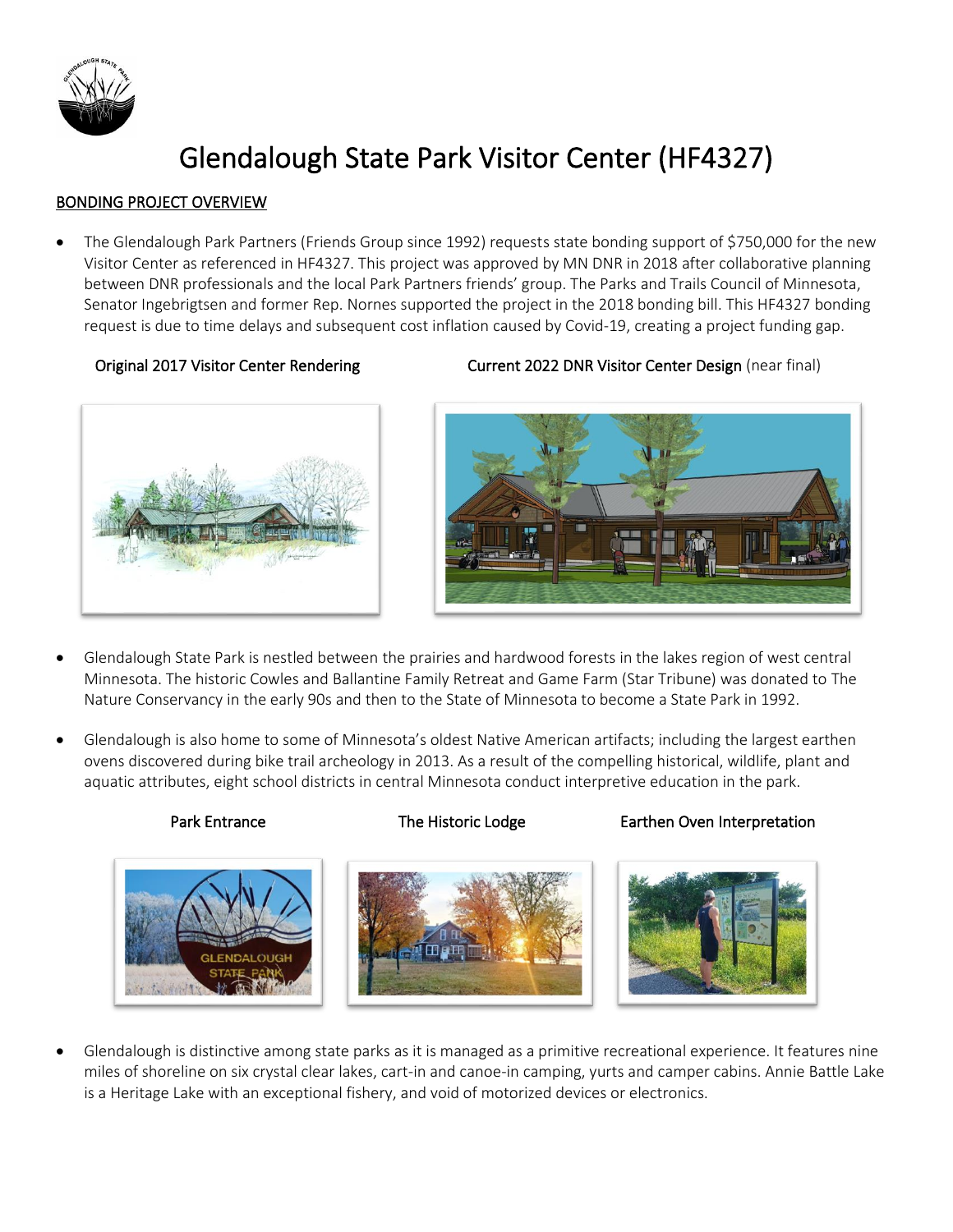- Glendalough has become a biking destination and is drawing thousands of cyclists, young families, and seniors into the park from around the region and state. Park visitation has grown from less than 50,000 before the trail opened in 2014 to more than 127,000 in 2021. A 5-mile bike loop in the park is part of a 12-mile trail system known as the Glendalough Trail [\(www.MoreThanATrail.com\)](http://www.morethanatrail.com/). A Visitor Center, called out in 1994, is desperately needed.
- The bike trail connects to downtown Battle Lake, Good Samaritan Senior Living Center and School District 542 only three miles away. This interconnectivity has resulted in significant economic development. More than 25 new businesses have opened in Battle Lake (pop. 800) since the trail opened in 2014. An additional 2-mile paved segment will be added in the park this year that takes bikers and families completely off-road.
- The new Visitor Center will be a gathering place for the public to embark upon a variety of recreation and learning experiences. There will be covered patio space overlooking the prairie and Annie Battle Lake and interpretive information to give an orientation to the park and its offerings. The current concessionaire will continue to rent bicycles, canoes, kayaks, and paddleboards; and will operate a small retail space for outdoor recreation essentials.
- The Visitor Center has been called out since the DNR's 1994 park management plan. The need to support visitors and preserve historic buildings has only escalated. The Historic Lodge has unfortunately served as a makeshift Visitor Center and is suffering degradation as it clearly was not intended for this use.

# PRIVATE AND PUBLIC FUNDING HISTORY

- In 2017, the Visitor Center was designed in a collaboration with the Minnesota DNR professionals. The cost estimate was \$1.2 - \$1.3 million, not including parking lot, septic system and well.
- Existing funds include: \$200,000+ raised in 2017 by the Glendalough Park Partners prior to requesting \$750,000 in 2018 bonding, and \$250,000 in Parks & Trails Legacy funds for a current total of \$1.2 million. That funding was sufficient in the economic environment four years ago, especially considering PP's local fundraising capacity.
- We fully expected the Trail Center to be completed by now; however Covid-19 brought the project work DNR design, on-site assessments (geology, hydrology, archeology, and septic) and their approvals to a standstill.
- During the Covid-19 delays, the project experienced dramatic increases in construction material and labor costs. The project costs would grow to \$2 - \$2.2 million (DNR current estimates) despite downsizing of the original design. DNR will be updating its cost estimates later this Spring and Summer as the designs are finalized.
- In today's economic context we face a likely funding gap of \$800K \$1M. The Park Partners group has some additional fundraising capacity (estimated at \$100,000 - \$200,000) but as a small community, we cannot bridge the entire gap. We are working with DNR to identify the remaining funds required.
- Construction of the Visitor Center is now planned for calendar year 2023. The 2018 bond funds for the Glendalough Visitor Center need to be encumbered via the bidding process by December 31, 2022, or they will be forfeited.

### DNR TRAIL CENTER DESIGN STATUS

- DNR is providing architecture, mechanical engineering, and landscape architecture design services; and is contracting out septic design and structural, civil, and electrical engineering design.
- DNR has reviewed its near-final design and floor plans with the Glendalough Park Partners board, with approvals.
- The state bonding policy requires this to be a "B3 Sustainability" project, which increases initial investment, but saves operational costs over the long term.
- The Visitor Center site and the new bike trail extension have passed natural and cultural resource assessment and SHPO review, which are major hurdles. (Completed floor plan and land use schematics shown on the next page)